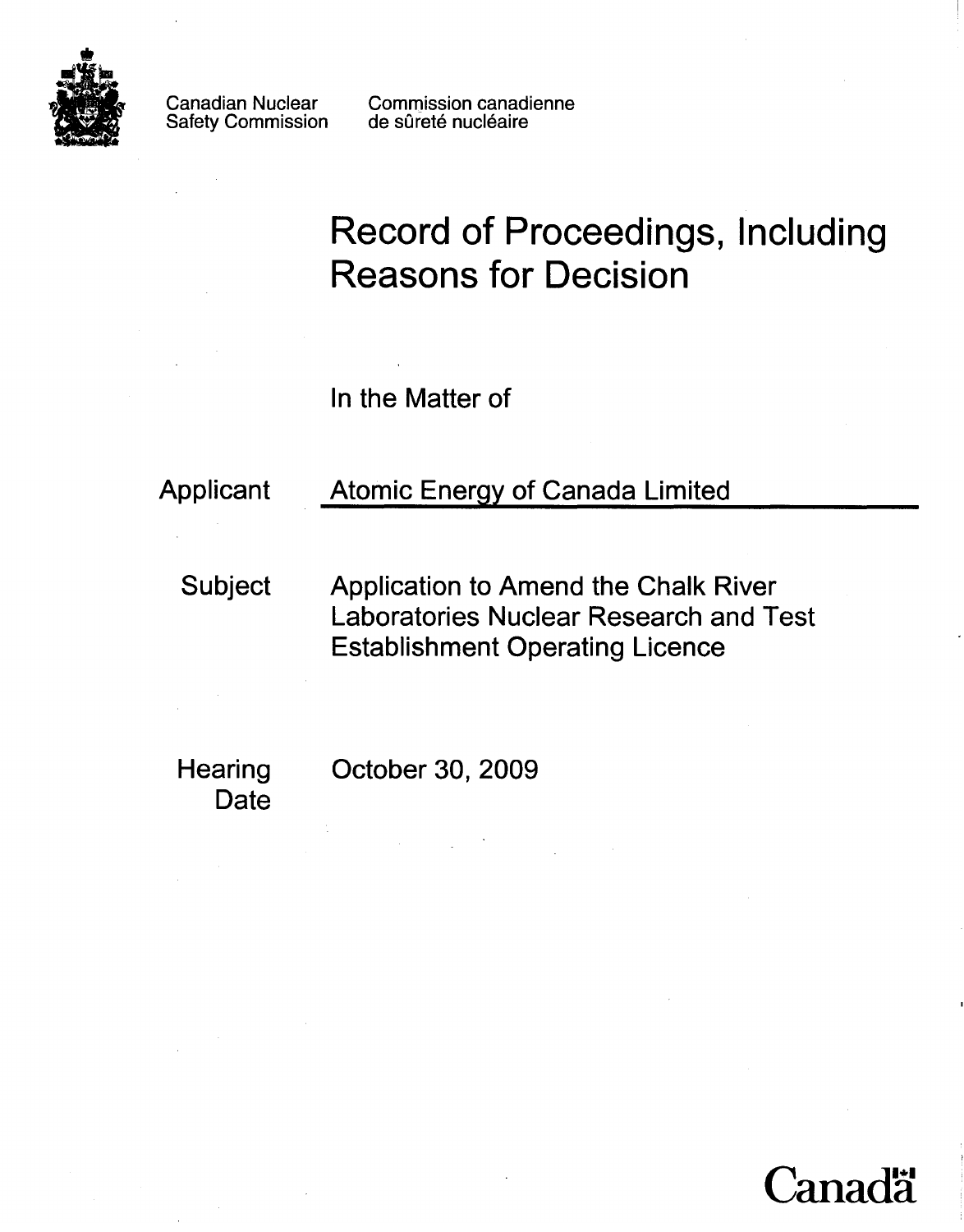### **RECORD OF PROCEEDINGS**

| Applicant:                                | Atomic Energy of Canada Limited                                                                                       |
|-------------------------------------------|-----------------------------------------------------------------------------------------------------------------------|
| Address/Location:                         | Chalk River Laboratories, Chalk River, Ontario, K0J 1J0                                                               |
| Purpose:                                  | Application to Amend the Chalk River Laboratories Nuclear<br><b>Research and Test Establishment Operating Licence</b> |
| Application received:                     | May 13, 2009 and July 20, 2009                                                                                        |
| Date of hearing:                          | October 30, 2009                                                                                                      |
| Location:                                 | Canadian Nuclear Safety Commission (CNSC) 280 Slater St.,<br>Ottawa, Ontario                                          |
| Members present:                          | M. Binder, Chair                                                                                                      |
| Secretary:<br><b>Recording Secretary:</b> | K. McGee<br>S. Dimitrijevic                                                                                           |

 **Licence:** Amended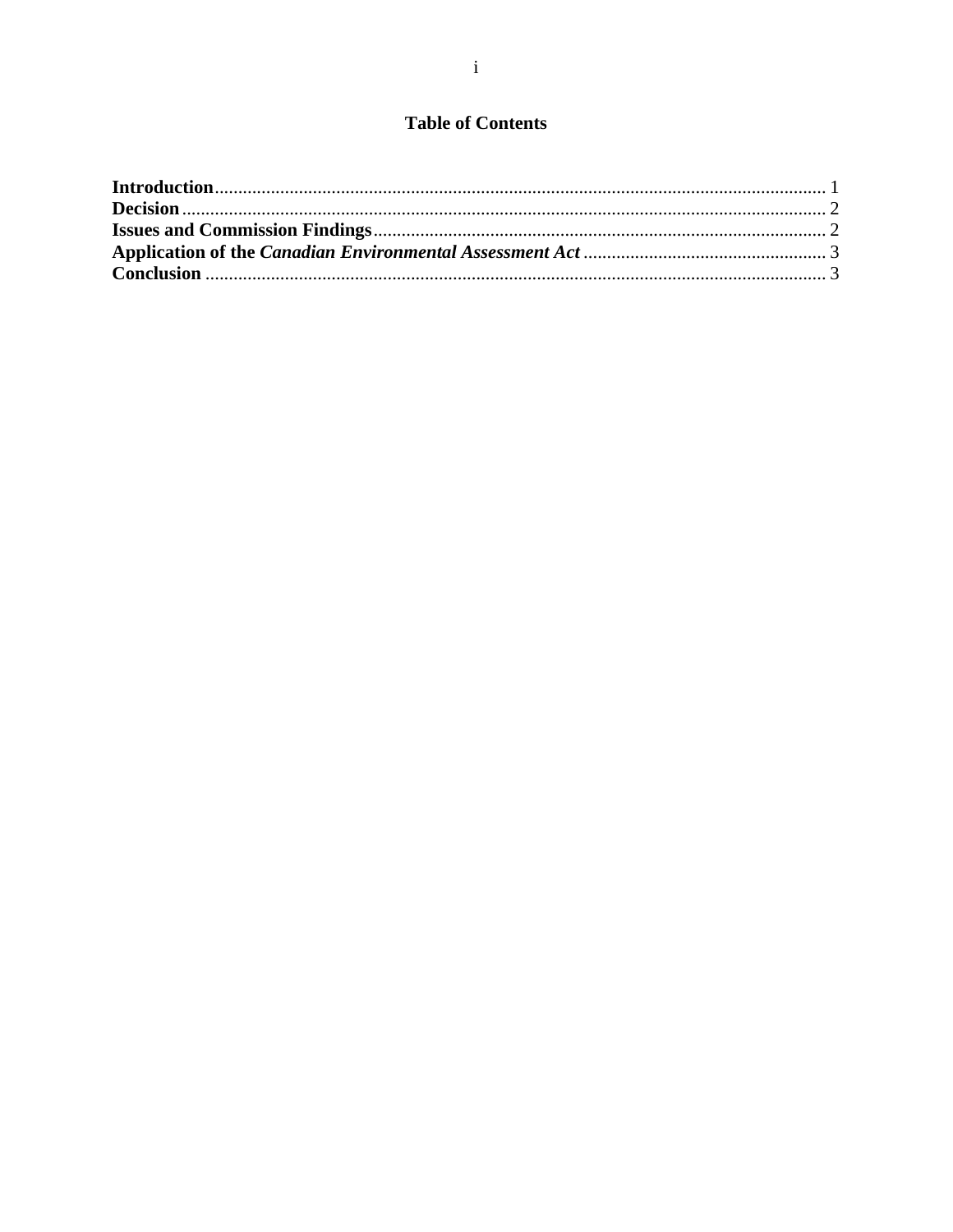#### **Introduction**

- <span id="page-3-0"></span>1. Atomic Energy of Canada Limited (AECL) has applied to the Canadian Nuclear Safety Commission<sup>[1](#page-3-1)</sup> (CNSC) for amendments to the Nuclear Research and Test Establishment Operating Licence, NRTEOL-01.04/2011, for its Chalk River Laboratories (CRL) located in Chalk River, Ontario. AECL proposed to delete or update some of the current licence conditions.
- 2. Several conditions were introduced in the renewed CRL operating licence in 2006, requiring AECL to perform particular tasks by specified dates. Some of those conditions have served their purpose and are no longer needed, while for others, AECL has requested that they be updated.
- 3. In addition to AECL's numerous licence amendment requests, CNSC staff has proposed two new licence conditions and two new Appendices.

Issue

- 3. In considering the application, the Commission was required to decide, pursuant to subsection [2](#page-3-2)4(4) of the *Nuclear Safety and Control Act*<sup>2</sup> (NSCA):
	- a) if OPG is qualified to carry on the activities that the amended licences would authorize; and
	- b) if in carrying on these activities, AECL would make adequate provision for the protection of the environment, the health and safety of persons and the maintenance of national security and measures required to implement international obligations to which Canada has agreed.

#### **Hearing**

- 4. Pursuant to section 22 of the NSCA, the President of the Commission established a Panel of the Commission (hereafter referred to as the Commission) to hear this matter. In establishing the process, a standing panel on procedural matters determined that it was not necessary to hold a public hearing on the matter, and the hearing was conducted by a panel of one commission member, based on written submissions.
- 5. The Commission, in making its decision, considered information presented for a hearing held on October 30, 2009 in Ottawa, Ontario. During the hearing, the Commission considered written submissions from CNSC staff (CMD 09-H115) and AECL (CMD 09-H115.1 and CMD 09-H115.2).

 $\overline{a}$ 

<span id="page-3-1"></span><sup>&</sup>lt;sup>1</sup> The *Canadian Nuclear Safety Commission* is referred to as the "CNSC" when referring to the organization and its staff in general, and as the "Commission" when referring to the tribunal component.

<span id="page-3-2"></span> $2^2$  S.C. 1997, c. 9.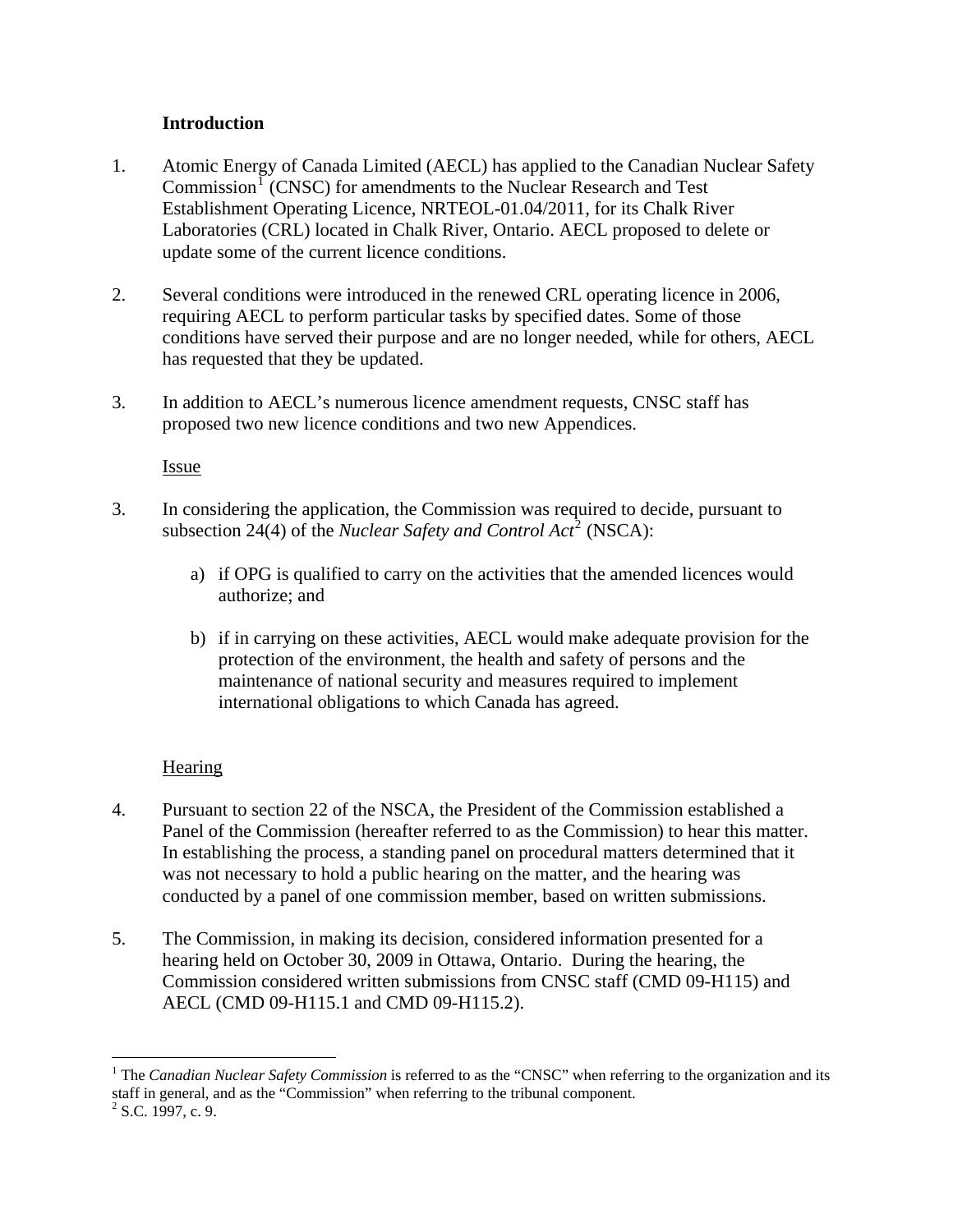#### **Decision**

<span id="page-4-0"></span>6. Based on its consideration of the matter, as described in more detail in the following sections of this *Record of Proceedings*, the Commission concludes that AECL has met the conditions of subsection 24(4) of the NSCA. Therefore,

> the Commission, pursuant to section 24 of the *Nuclear Safety and Control Act*, amends the Nuclear Research and Test Establishment Operating Licence, NRTEOL-01.04/2011, issued to the Atomic Energy of Canada Limited for its Chalk River Laboratories located in Chalk River, Ontario. The amended licence, NRTEOL-01.05/2011, remains valid until October 31, 2011, unless suspended, amended, revoked or replaced.

7. The Commission includes in the licence the conditions as recommended by CNSC staff in CMD 09-H115.

#### **Issues and Commission Findings**

- 8. CNSC staff reported that it had received two submissions from AECL requesting a licence amendment to delete or update some of the current licence conditions. CNSC staff summarized the required changes to the licence conditions and provided a detailed explanation in CMD 09-H115.
- 9. For the licence conditions or documents that are no longer needed, CNSC staff proposed to replace the existing text with the phrase "[This condition has been deleted]" or ["This condition has been deleted"] instead of deleting the applicable numbering. This change would preserve the numbering system and ensure consistent reference to the appropriate licence condition numbers throughout the remaining licence period.
- 10. In its submission, CNSC staff enumerated licence conditions and appendices that need to be updated to remove transitional provisions and/or outdated references.
- 11. AECL has requested to move to newer versions of pressure boundary standards referenced in licence condition 6.1. CNSC staff proposed a new condition 6.6 to allow for a transition period for the work currently underway before the new versions of the pressure boundary codes take effect.
- 12. CNSC staff also proposed a new condition 10.10 to manage the release limits for hazardous non-radiological substances, introduced in Appendix H to the licence. Currently, there are no release limits for hazardous non-radioactive substances from CRL in the operating licence. However, AECL has incorporated numerical control values for key hazardous substances into its environmental protection program. AECL reports environmental performance against these values to CNSC in annual compliance reports.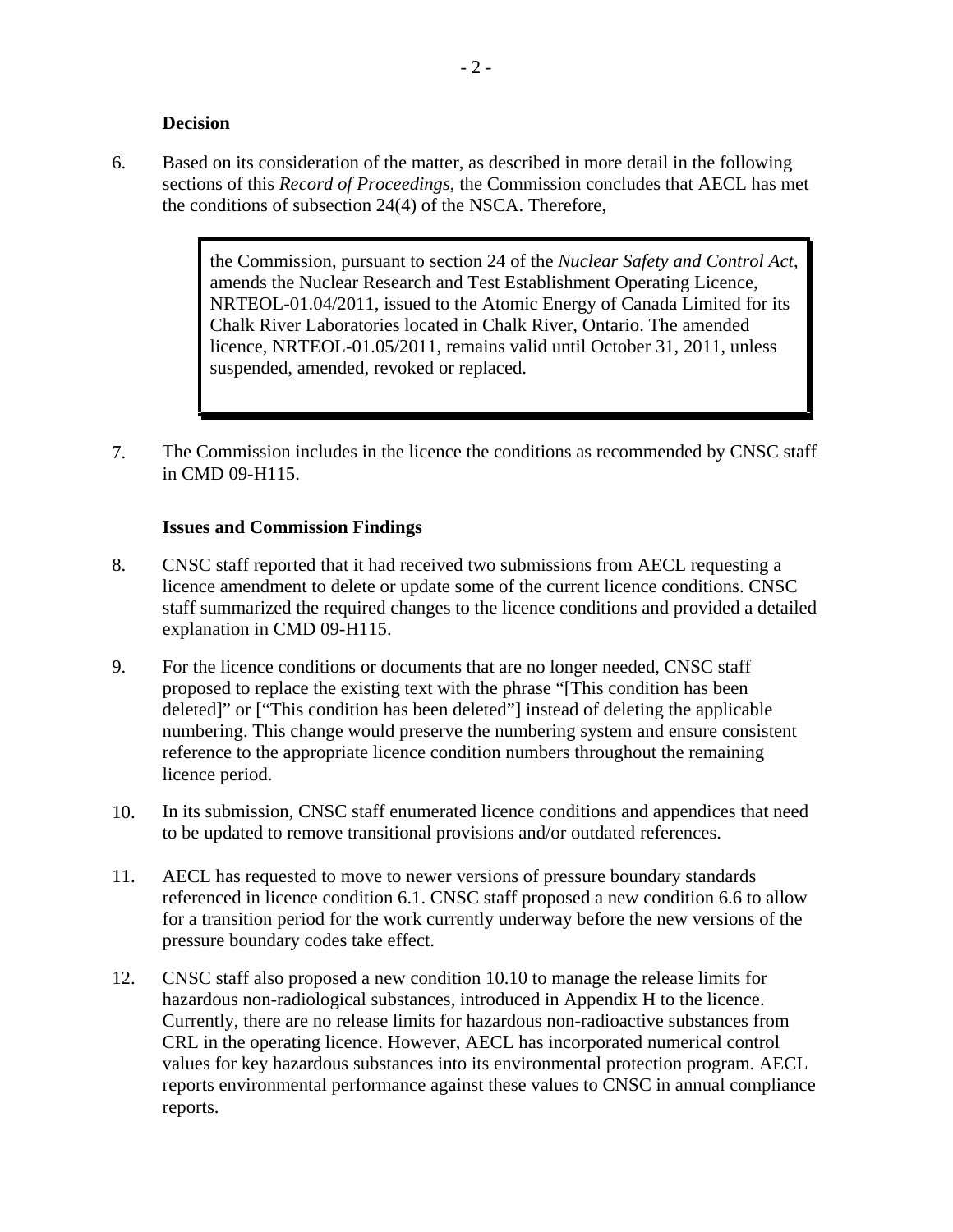<span id="page-5-0"></span>13. CNSC staff agreed with AECL's proposal to replace the 2000 version of the NRU Reactor facility authorization, in Appendix B to the licence, with the newer revision of June 25, 2009. The revised facility authorization reflects the current facility configuration and is based on the most recent safety analysis report for the NRU Reactor. It also includes the limiting conditions for safe operation for the NRU upgrades.

- 3 -

- 14. CNSC staff reported that it had reviewed the revised version of the CRL site security report and found it acceptable. CNSC staff proposes to replace the 2006 version of the CRL site security report in Appendix A to the licence with the newer revision of June 2009.
- 15. CNSC staff proposed to the Commission to include the derived release limits (DRL) and action levels for the Chalk River Laboratories, referred to in conditions 7.3, 7.16, and 10.1 of the licence, in a new Appendix G to the licence. The intention of this measure is to establish a release limit so that compliance with it will give assurance that the public dose limit of 1mSV/y (millisievert per year) will not be exceeded.

#### **Application of the** *Canadian Environmental Assessment Act*

- 16. Before making a licensing decision, the Commission must be satisfied that all applicable requirements of the *Canadian Environmental Assessment Act*<sup>[3](#page-5-1)</sup> (CEAA) have been fulfilled.
- 17. CNSC staff reported that it had completed an Environmental Assessment (EA) determination. CNSC staff stated that the proposed amendment is administrative in nature and does not amount to a 'project' under the CEAA; therefore, there was no requirement for an EA pursuant to subsection 5(1) of the CEAA.
- 18. The Commission is satisfied that all applicable requirements of the CEAA have been fulfilled.

#### **Conclusion**

19. The Commission considered submissions received from AECL and CNSC staff, as presented in the material on the record, and concluded that the proposed licence amendments are administrative in nature and would not change the activities that the licensee is authorized to carry on.

The Commission also carefully considered the impact of the proposed amendments and is of the view that they will provide greater clarity and will strengthen and update the licence conditions set out in the CRL licence, and will further improve the safety of the facility, the protection of the environment and the health of the employees and public.

<span id="page-5-1"></span> $\overline{a}$  $3$  S.C. 1992, c. 37.